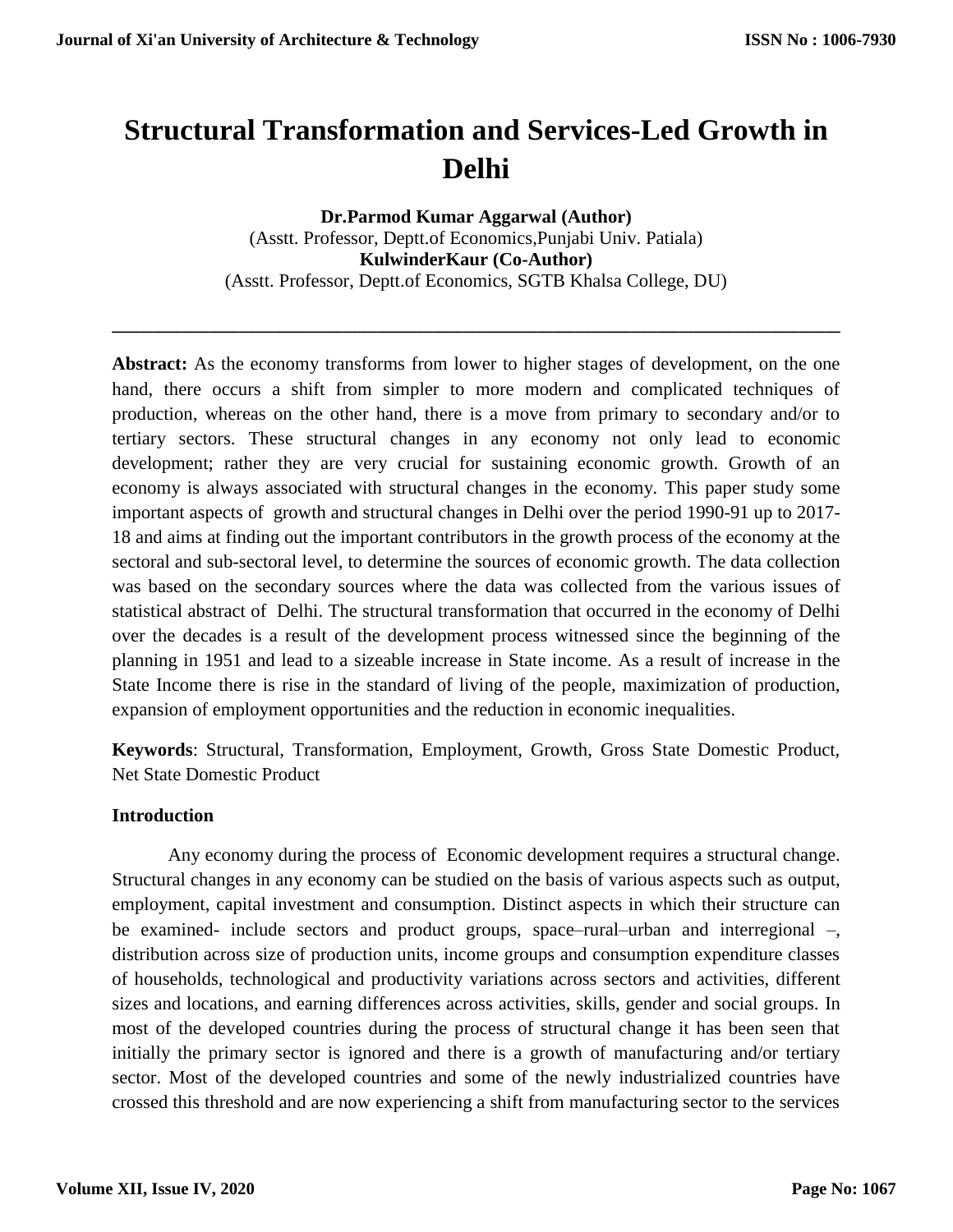sector. Whereas in case of India structural change occurred in a different way i.e. the service sector growth has bye-passed the secondary sector. An economic reform in 1991 is seen as the turning point in India's post‐Independence economic history. The high rate of growth of GDP that was triggered off by economic reforms has been sustained over the years and has been the most important achievement of the Indian economy in recent years.As a result of increase in the State Income there is rise in the standard of living of the people, maximization of production, expansion of employment opportunities and the reduction in economic inequalities. Therefore, Net State Domestic Product (NSDP) provides the most important single indicator of the overall performance of the state economy. The study of NSDP therefore is crucial to study the structural changes in the economy and its sectoral composition of NSDP gives an idea of the relative position of different sectors of the economy.

The important objective of the study is to examine the trends, structural changes and pattern of growth in the economy of Delhi, in terms of its employment and output and thereby trace the sectors that cropped up, as the major centres of economic growth over time.

## **Review of literature**

In order to develop the theoretical development of the structural growth of service sector, a review of literature related to present was conducted:

**Ansari and Ojemakinde (2004)** tried to study the dynamics of service sector in Georgia's economy. Using annual data from 1977 to 1998, an econometric model is estimated to explain the rapid growth of the Service producing sectors in Georgia's economy. In addition, VAR methodology is employed to capture the dynamics of inter sectoral changes. The rise in the per capita income is found to be the single most important factor contributing to the rapid growth of the service producing sectors, validating the secular trend view of structural change. *Babu (2005)* tried to examine the nature of economic growth in India, its effect on sectoral linkages in terms of employment and output since 1990's. Growth rates and shares of GDP and its sectors by industry of origin are used. Service and manufacturing are dependent on primary sector only for demand linkage and the study prescribes strengthening sectoral linkages. **ChandaRupa (2012),**  in her study analysed sustainability of services-led growth process and the current pattern of services growth, largely stems from exports of skill-based services and that for services growth to be sustained, the sector cannot remain dependent on external demand. It must also be driven by internal demand. **Greenhalgh and Gregory (2001)**the study made use of the input-output tables of 1979 and 1990 to analyse different roles of services in the production process in U.K economy over the 1980's. It was found that a steep rise in the demand for intermediate services for the production of further services is the major source of output and employment change. It was concluded that the forces of increasing specialization within the economy and within the service sector in particular have provided the dominant component of structural change. **P. Jegadish Gandhi and P.Ganesan (2002) i**n their book focused on the beginning of the 21 century global economy which had shown significant structural changes with a twist in the contribution of service sector. It was also found that the share of the services sector in real GDP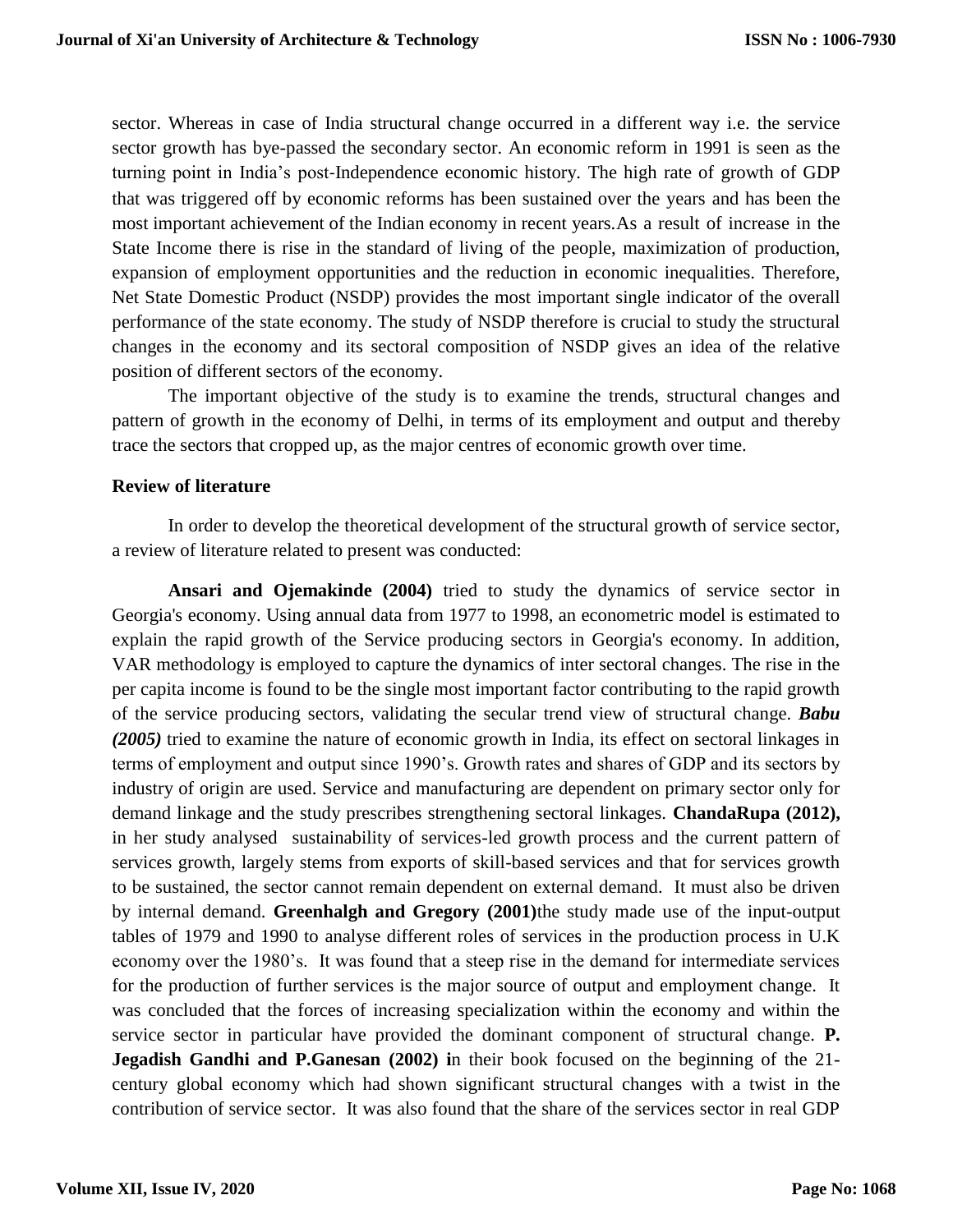in India also surpassed that of agriculture and industry since 1980's. It also demonstrated the state-led development growth. **Singh Inderjeet (2014**) analysed the structure, pattern and growth of Punjab economy with special reference to service sector which has not been able to catch up due to some inherent obstructions in the system. The study found that emerging service sector in Punjab economy is loosely connected to agriculture both on the backward and forward front. Tertiary sector growth and its translation into higher per capita income growth is a function of human capital. The state with poor human capital needs to develop it and improve the efficiency of the labour. **Papola and Sahu (2012)** study the growth and structural changes in employment in the long and short periods, with a special focus on the period since economic liberalization. It assesses the employment growth on the basis of various sect oral growth rates, Labor Force Participation Rates (LFPR) and Employment elasticity. Employment in the service sector has grown at an average of about 3.5 per cent per annum over a longer period of about 40 years, but for the period 2000-2010, employment in the services sector grew at a rate of 3.6 per cent per annum, as against the aggregate employment growth of 1.5 per cent. Employment elasticity in the tertiary sector is estimated to be 0.30 as compared to 0.60 in the secondary sector in the last decade. **Pais (2014)** attempts to understand the growth and structure of the services sector in India through the analysis of the sub-sectors within the services sector at a level of disaggregation that has so far not been adequately analysed in the literature. It identifies sub‐sectors within services that have contributed mainly to GDP growth. The study finds that within the services sector, there is one set of activities that are high productivity and employing relatively smaller number of workers while there is another set of activities with very low levels of productivity employing relatively large number of workers. **Francois and Reinert (1996)**in their study examined the role of services in the structure of production and trade. Working with a cross-country, sample of 17 social accounting matrices, stylized facts are developed relating to the upstream and downstream service linkages to incomes and the input output structure of production.

In the nut shell, it is concluded from reviews that sectoral transformation in India is due to liberalization and invent of information technology which led the way for the urbanization of India and Metro cities like Delhi. As a result, employment opportunities and standard of living of the people are increased at large.

## **Research Methodology**

In this paper, it is an attempt to analyses service led growth of Delhi. For this, the data was collected from the secondary sources using various issues of Statistical Abstracts of Delhi. Further, the period of study was taken from 1990-1991 and 2017-2018. The data was analysed with the help of Regression Analysis and Analysis of Variance.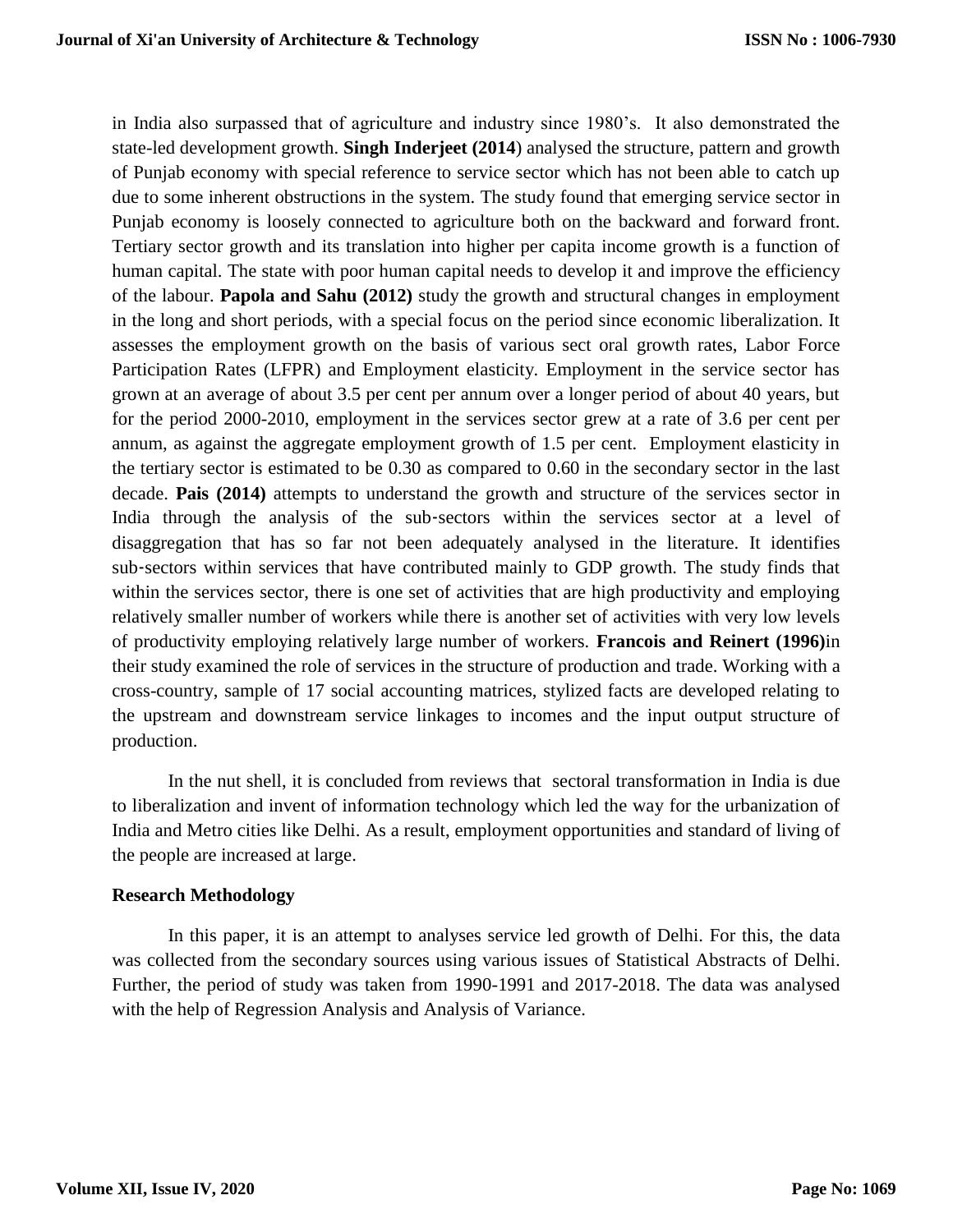#### **Data analysis**

The data which was collected from the secondary sources was analyzed by using statistical tests. The results of the tests are explained below:

#### **Growth Rate of GSDP in Delhi**

Table 1 examines the growth rate of GSDP in percentage under different sectors and sub-sectors at constant prices. The changing sectoral composition of GSDP is indicative of structural changes that are taking place in the economy of Delhi.

#### **Primary Sector**

The table below reveals that the primary sector of Delhi is not a very influential sector in the growth of Delhi since 1993. The growth rate from agriculture, forestry  $\&$  fishing was registered to be -44.5 percent in 1994-95. The negative performance can be attributed to the process of rapid urbanisation in Delhi. It recovered to a positive growth rate of 25.5 percent in 1997-1999. But it declined sharply to a negative growth rate of -10.6 percent in 1999-00. Thereafter, a positive growth rate was registered but was very low. A high and positive growth rate of 26.6 percent was again registered in 2009-10. In 2018-19 a positive growth rate of 16.2 percent is registered because the Govt. of Delhi is now encouraging farmers to grow vegetables, floriculture production, mushroom cultivation etc. The performance of forestry and fishing is negligible in Delhi. As the main source of income of the population of Delhi is either secondary or the tertiary sector.

Mining and Quarrying is a minor economic activity in Delhi due to its topography. It is further curtailed by Court orders by way of imposing ban on quarrying of stone and extraction of Badarpur within the territories of Delhi. Mining and Quarrying registered a negative growth rate from 1994-95 to 1996-97. But it registered a very high positive growth rate of 216.7percent in 1997-98 and further to 324.0 percent in 2000-01. Because sand was being extracted as minor mineral from river bed of Yamuna up to 2004-05 in two districts (viz: North and North-East) out of nine districts of Delhi. The growth rate came to -100 percent in 2005-06 to 2011-12 due to the ban imposed by the Court and also the extraction of sand has also been halted by the sole licensee i.e. Delhi State Industrial Development Corporation since 2005-06.

The analysis of GSDP at constant prices reveals that contribution of Primary Sector in the economy of Delhi (viz. Agriculture, Forestry, Fishing, and Mining& Quarrying) is not very significant.

#### **Secondary Sector**

Among the secondary sector, manufacturing sub-sector is one of the major contributor (roughly one tenth) in the economy of Delhi. The growth rate from manufacturing has been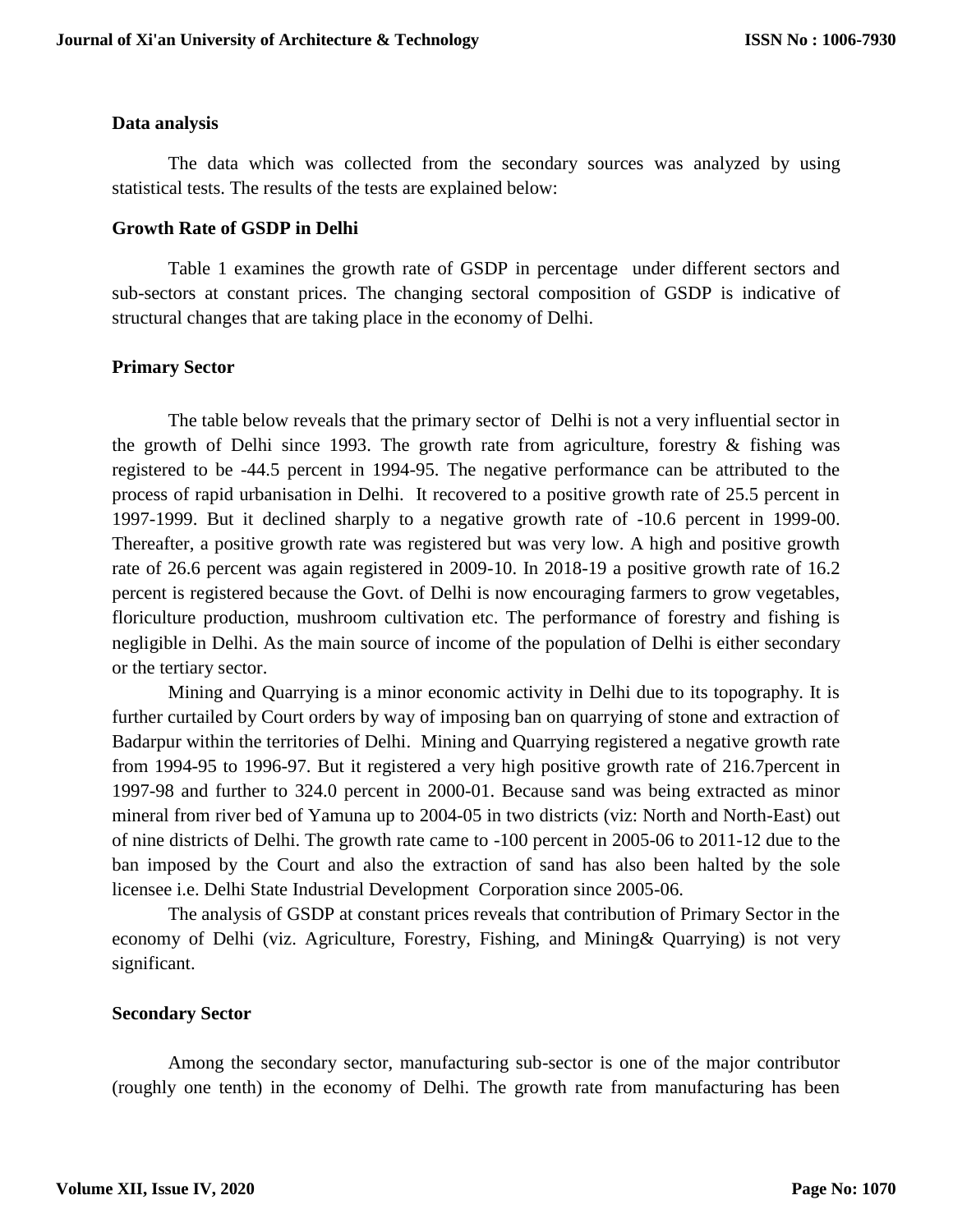registered to be positive since 1994-95 till 2018-19 except for 1995-96, 2003-04, 2008-09 and 2014-15 in which a negative growth rate has been registered. This slow pace of growth of manufacturing sector is mainly attributed to the stagnation that persisted on the industrial front. Manufacturing witnessed a high growth rate of 36.2 percent in 2015-16. It is because of the favourable environment created by the Government of Delhi for this sector. Construction is also one of the major contributors in the economy of Delhi and is contributing approximately one tenth of the total GSDP. Construction recorded a highest growth rate of 46.4 percent in 2000-01 because of various projects initiated in the development of infrastructure of Delhi and several other developmental works undertaken by the then government of Delhi. Growth rate of construction has been registered to be 134.7 percent in 2018-19 which is higher than the manufacturing and Electricity, gas, water supply and other utilities growth rates and also reveals the growing importance of construction sector as compared to the other sub-sectors among the secondary sector in the economy of Delhi. Electricity, gas, water supply and other utility services also recorded almost positive growth rates since 1995-96 to 2018-19. Growth rate declined to 2.6 percent in 2007-08. This decline was due to presence of enhanced Consumption of Fixed Capital during this year. During 2002 Delhi Vidyut Board was split into separate entities of Generation, Transmission and Distribution. From  $1<sup>st</sup>$  July 2002, the distribution work of electricity was undertaken by private companies. As a result a significant improvement in the growth rate was registered in 2002 and the succeeding years. 64.8 percent growth rate was recorded in 2012-13 which is showing a growing contribution of the sector in the GSDP of Delhi.

## **Tertiary Sector**

Tertiary Sector is the prime mover of the economic growth in Delhi. Transport, storage and communication, financial services, all other services are showing an accelerating tendency except for trade, hotels and restaurants which registered a negative growth rate of -0.9 percent and -9.7 percent in 2008-09 and 2011-12 respectively. A highest growth rate of 32.3 percent was registered for transport, storage & communication in 2014-15. Financial services recorded a highest growth rate of 38.2 percent and 30.1 percent in 1996-97 and 1997-98 respectively. All other services recorded a highest growth rate of 24.9 percent in 2008-09. In the recent years, the transport, storage & communication sector, financial sector and the all other services sector witnessed more growth as compared to other segments of this sub-sector. As a result of the policies of the liberalization and privatization in the area of banking, and finance, many new business services like tele-banking, e-banking, event management and advertising (both print and media). A boom in the communications and housing are clearly reflected in these growth transitions.

However, a decline in trade, hotels and restaurants sectors does not conform to anecdotal evidence about the buoyancy in these sectors. Even though there has been overall buoyancy in the services sector, but has rendered the overall positive growth rate of the economy intact.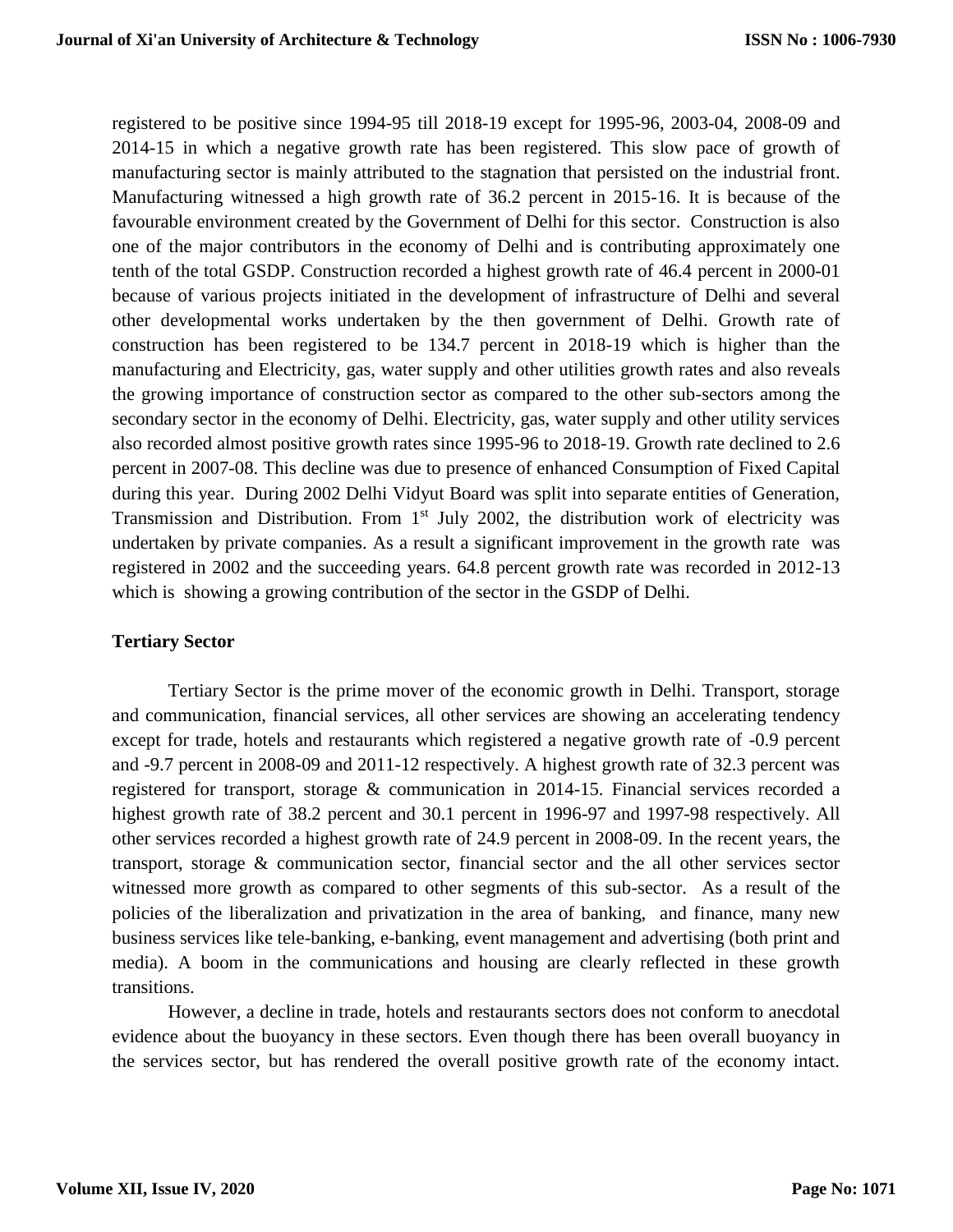Tertiary sector has been showing an enhancing trend and the contribution of this sector has been increasing in the GSDP.

|             | 1.                            | $\overline{2}$ . | $\overline{3}$ . | 4.                                | 5.      | 6.                      | $\overline{7}$ .           | 8.       |                   | <b>GSDP</b> at |
|-------------|-------------------------------|------------------|------------------|-----------------------------------|---------|-------------------------|----------------------------|----------|-------------------|----------------|
| Year        | Agri.,                        | Mining &         | Manufac.         | Electricity,                      | Const.  | Trade,                  | Transport,                 | Fin.Ser. | All               | CONST.         |
|             | forestry<br>$\boldsymbol{\&}$ | Quarrying        |                  | Gas,<br>Water                     |         | hotels &<br>restaurants | <b>Storage</b><br>&Commun. |          | other<br>services | price          |
|             | fishing                       |                  |                  | <b>Supply</b>                     |         |                         |                            |          |                   |                |
|             |                               |                  |                  | & other                           |         |                         |                            |          |                   |                |
|             |                               |                  |                  | <b>Utility</b><br><b>Services</b> |         |                         |                            |          |                   |                |
| 1993-       |                               |                  |                  |                                   |         |                         |                            |          |                   |                |
| 94<br>1994- |                               |                  |                  |                                   |         |                         |                            |          |                   |                |
| 95          | $-44.5$                       | $-60.5$          | 29.3             | $-16.4$                           | 0.6     | 22.1                    | 11.4                       | 10.6     | 6.2               | 12.0           |
| 1995-       |                               |                  |                  |                                   |         |                         |                            |          |                   |                |
| 96<br>1996- | $-18.7$                       | $-86.6$          | $-23.5$          | 1.5                               | 8.5     | 0.9                     | 7.4                        | 26.6     | 8.4               | 2.6            |
| 97          | $-7.4$                        | $-68.0$          | $-2.3$           | 3.2                               | 17.8    | 11.6                    | 5.4                        | 38.2     | 8.0               | 13.1           |
| 1997-       |                               |                  |                  |                                   |         |                         |                            |          |                   |                |
| 98<br>1998- | 25.5                          | 216.7            | 12.7             | 19.7                              | 27.6    | 5.1                     | 10.0                       | 30.1     | 10.3              | 15.5           |
| 99          | 23.9                          | $-76.3$          | 6.3              | 6.8                               | 0.4     | 8.1                     | 8.6                        | $-2.2$   | 8.0               | 4.8            |
| 1999-       |                               |                  |                  |                                   |         |                         |                            |          |                   |                |
| 00<br>2000- | $-10.6$                       | 22.2             | 4.4              | 0.2                               | $-20.3$ | $2.2\,$                 | 9.7                        | 11.4     | $7.2\,$           | 4.8            |
| 01          | 7.7                           | 324.0            | 0.7              | 5.2                               | 46.4    | 8.7                     | 10.8                       | $-6.5$   | 15.3              | 8.7            |
| 2001-       |                               |                  |                  |                                   |         |                         |                            |          |                   |                |
| 02<br>2002- | 1.7                           | $-45.7$          | 1.4              | 19.5                              | $-2.9$  | 8.9                     | 6.1                        | 14.7     | 9.3               | 8.1            |
| 03          | 2.8                           | 1.5              | 15.1             | $-22.5$                           | 22.1    | 9.4                     | 5.0                        | 9.3      | 10.1              | 10.1           |
| 2003-       |                               |                  |                  |                                   |         |                         |                            |          |                   |                |
| 04<br>2004- | 1.8                           | 126.3            | $-1.6$           | 13.5                              | 17.4    | 8.7                     | 12.5                       | 14.9     | 12.3              | 10.9           |
| 05          | $0.6\,$                       | $-52.5$          | 19.3             | 89.7                              | 26.9    | 9.5                     | 11.2                       | 0.8      | 20.3              | 14.1           |
| 2005-       |                               |                  |                  |                                   |         |                         |                            |          |                   |                |
| 06<br>2006- | $-3.4$                        | $-100.0$         | 8.3              | $-2.0$                            | 4.6     | 15.5                    | $-0.7$                     | 12.0     | 11.4              | 10.0           |
| 07          | 1.1                           | 0.0              | 7.2              | 31.7                              | 3.7     | 9.8                     | 16.5                       | 26.0     | 9.6               | 12.4           |
| 2007-<br>08 | $-2.8$                        | 0.0              | 10.8             | 2.6                               | 1.0     | 13.9                    | 11.2                       | 17.5     | 9.4               | 11.2           |
| 2008-       |                               |                  |                  |                                   |         |                         |                            |          |                   |                |
| 09          | $-0.6$                        | 0.0              | $-3.2$           | 64.3                              | 3.4     | $-0.9$                  | 13.9                       | 14.0     | 24.9              | 12.9           |
| 2009-<br>10 | 26.6                          | 0.0              | 3.4              | $-13.2$                           | 2.8     | 1.2                     | 8.3                        | 25.6     | 5.2               | 8.2            |
| $2010-$     |                               |                  |                  |                                   |         |                         |                            |          |                   |                |
| 11          | 7.9                           | 0.0              | 14.8             | $-47.9$                           | $-14.2$ | 11.6                    | 7.2                        | 14.4     | 5.6               | 7.2            |
| 2011-<br>12 | 0.9                           | $\mathbf{0.0}$   | $-1.9$           | $-13.5$                           | $-6.2$  | $-9.7$                  | 0.9                        | 12.4     | 12.7              | 5.3            |
| 2012-       |                               |                  |                  |                                   |         |                         |                            |          |                   |                |
| 13          | $-21.7$                       | $-11.7$          | 16.5             | 64.8                              | $-2.1$  | 9.0                     | 9.9                        | 9.8      | 0.7               | 5.8            |
| 2013-<br>14 | $-6.7$                        | 25.1             | 4.1              | 19.0                              | 3.0     | 9.6                     | 6.6                        | 5.1      | $5.2\,$           | 6.4            |
| 2014-       |                               |                  |                  |                                   |         |                         |                            |          |                   |                |
| 15          | $-12.9$                       | 9.1              | $-10.2$          | 5.2                               | $-4.3$  | 1.8                     | 32.2                       | 6.5      | 13.3              | 10.0           |
| 2015-<br>16 | $-8.4$                        | 6.0              | 36.2             | 27.6                              | 1.0     | 15.8                    | 8.6                        | 2.1      | 7.1               | 9.3            |
| 2016-       |                               |                  |                  |                                   |         |                         |                            |          |                   |                |
| 17          | 3.1                           | $-7.2$           | 5.3              | 21.2                              | 7.4     | 3.3                     | $\boldsymbol{6.1}$         | 4.9      | 10.0              | 7.0            |
| 2017-<br>18 | 8.3                           | 14.8             | 5.9              | 17.8                              | 5.9     | 6.1                     | 9.7                        | 4.7      | 9.4               | 8.2            |
| $2018-$     |                               |                  |                  |                                   |         |                         |                            |          |                   |                |
| 19          | 16.2                          | $-7.5$           | 12.9             | 7.4                               | 13.7    | 7.3                     | $\bf 7.1$                  | 6.8      | 9.7               | 8.4            |

## **Table 1: Growth Rate in % age (At Constant Price 2011-12)**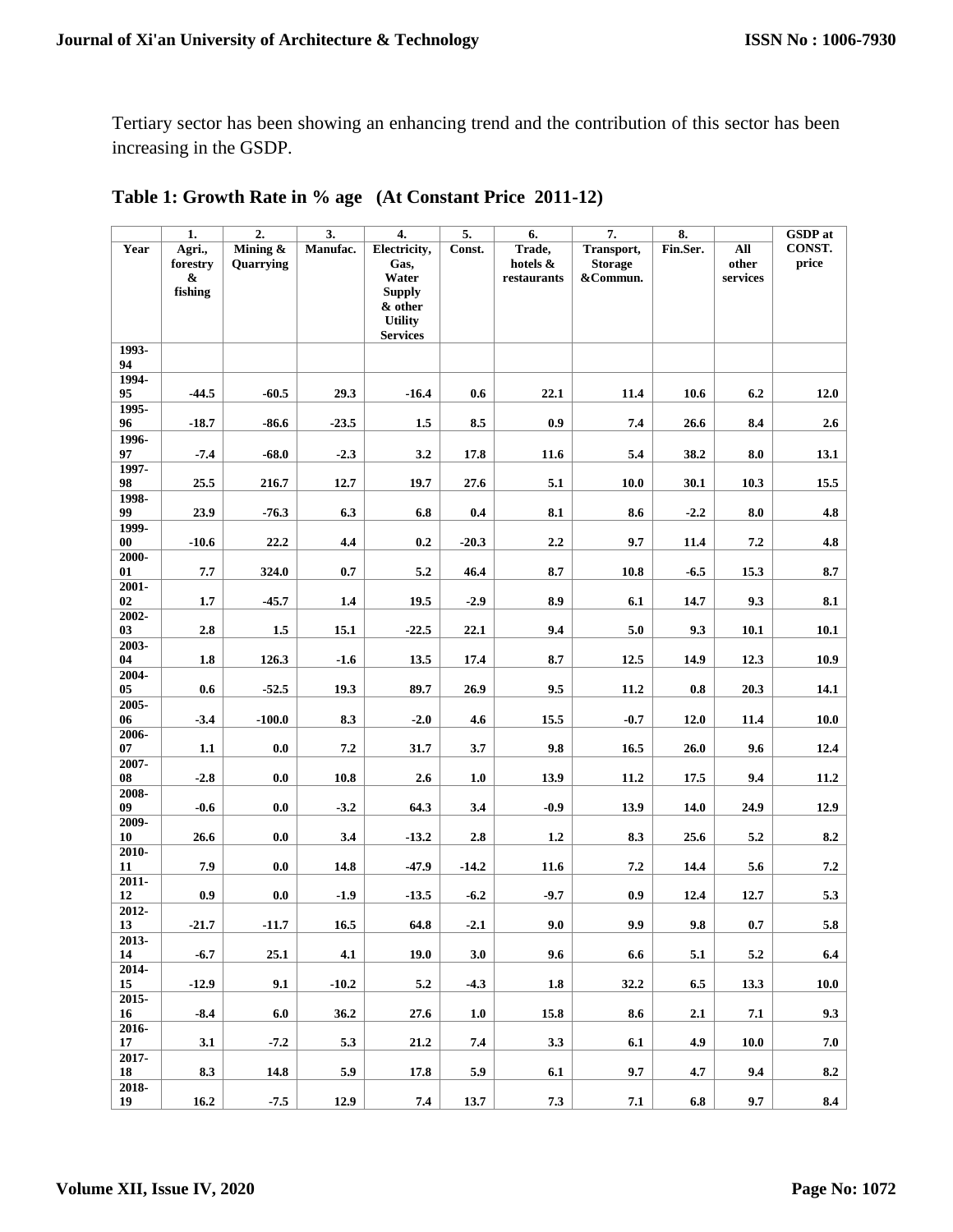Source: Statistical Abstracts of Delhi, Various Issues

It is evident from the table that the GSDP from all the sectors of the economy was registered to be highest in 1997-98. This highest growth rate was the result of the economic reforms introduced in the economy via; privatization and liberalization policies by the government. The reasons for the change in the sectoral composition of Delhi could be attributed to the rapid urbanisation and consequential reduction in agriculture and allied activities on the one hand and a substantial increase in activities pertaining to the services sector on the other hand. At the same time, regular monitoring of environmental degradation by different government agencies on the directives of Supreme Court and subsequent closing down of polluting industrial units in Delhi also led to a reduction of output in the secondary sector.

#### **Fig. 1**



## **GSDP at Constant Price (at 2011-12 Price)**

The line graph above clearly indicates that overall GSDP at constant price is showing a positive growth rate from 1994-95 to 2018-19 thus, presenting a strong growth of the economy of Delhi.

The overall regression equation below concludes that GSDP of Delhi depends upon Manufacturing sector, Construction Sector, Trade, Hotel & Restaurants Sector, Transport, Storage & Communication Sector and Financial, Insurance, Real Estate & Business Services Sector of Delhi. There, is a negative relation between GSDP and Agricultural growth rate in Delhi. Manufacturing and Construction have a positive and significant relationship with the GSDP of Delhi. Trade &Transport sectors are also positively and significantly related with the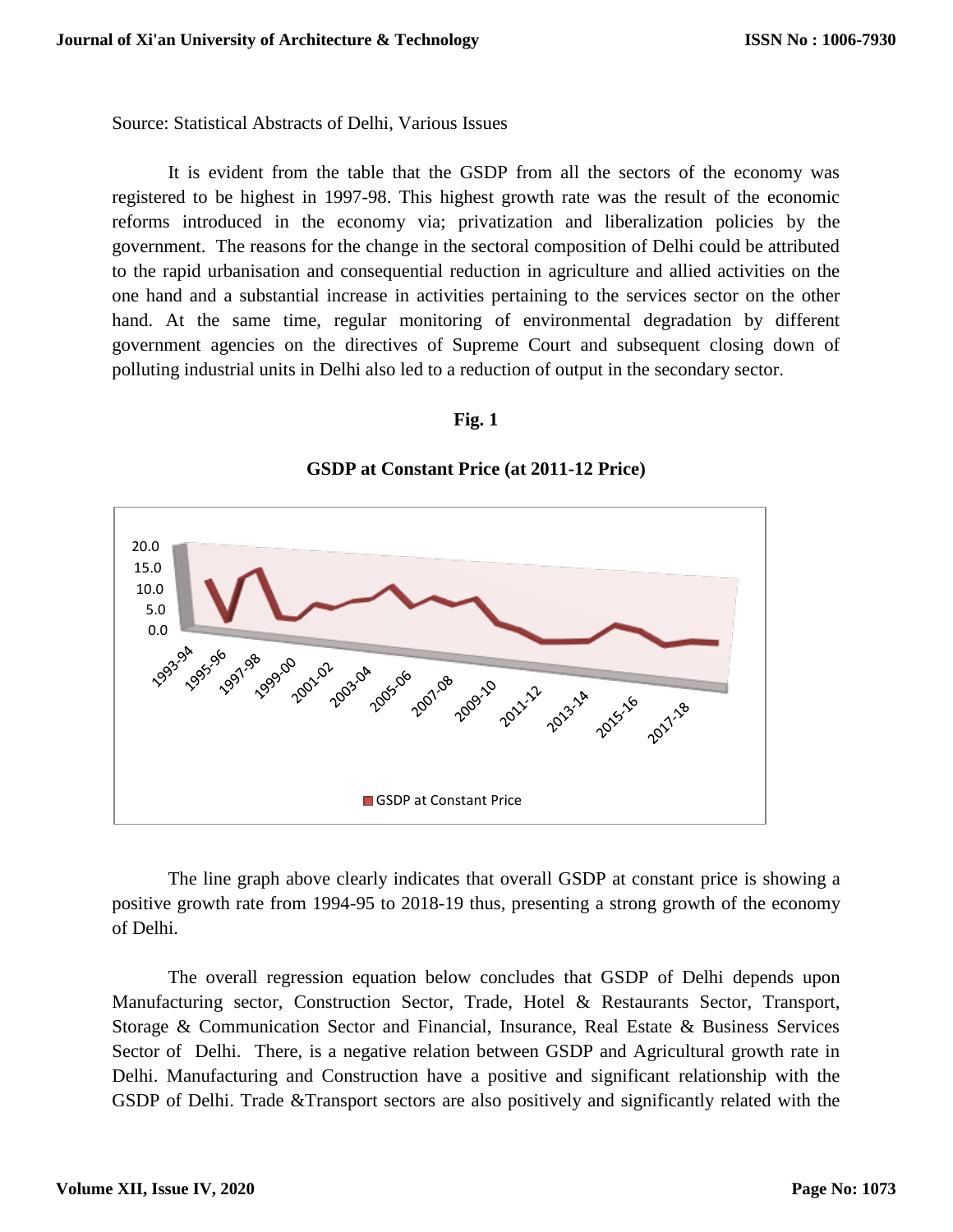GSDP. Financial sector have a very strong and significant relationship with the GSDP. Hence, Service sector is the most influencing sector of Delhi. Below Regression equation depicts thatservice sector influence the GSDP by 67.5% and reverse is 48.1% . The DW statistics is significant.

GSDP= 3.198 - .019 Agr +.087 Manu + .025 const -.102 trade +.082 transp + .441 fina  $(1.078)$   $(-.345)$   $(1.599)$   $(0.541)$   $(-.651)$   $(0.563)$   $(3.35)$  [t-values] (.105) (.737) (.141) (.600) (.530) (.586) (.007) [Significant]  $R^2$  = .675  $R^{-2}$  = .481 D-W= 2.208

| <b>ANOVA</b> <sup>a</sup> |                 |                |    |             |       |                |  |  |
|---------------------------|-----------------|----------------|----|-------------|-------|----------------|--|--|
| Model                     |                 | Sum of Squares | df | Mean Square |       | Sig.           |  |  |
|                           | Regression      | 79.948         | 6  | 13.325      | 3.467 | $.040^{\rm b}$ |  |  |
|                           | <b>Residual</b> | 38.429         | 10 | 3.843       |       |                |  |  |
|                           | Total           | 118.376        | 16 |             |       |                |  |  |

The overall regression equation below concludes that NSDP of Delhi depends upon Construction Sector, Trade, Hotel & Restaurants Sector, Transport, Storage & Communication Sector and Financial, Insurance, Real Estate & Business Services Sector of Delhi. There, is a positive and significant relation between NSDP and Agricultural growth rate in Delhi. Manufacturing sectorhas a very strong and significant relationship with the NSDP of Delhi. Construction has a positive and significant relationship with the NSDP. Transport sectors are also positively and significantly related with the NSDP. The study concludes that manufacturing sector is the most influencing sectors. Below Regression equation depicts that service sector influence the NSDP by 66.2% and reverse is 50.8% . The DW statistics is significant.

NSDP= 2.650 + .001 Agr +.084 Manu + .021 const +.134 transp + .338 fina  $(1.716)$   $(.004)$   $(1.588)$   $(.480)$   $(1.143)$   $(3.848)$  [t-values]

 (.114) (.997) (.141) (.640) (.277) (.003) [Significant]  $R^2$ = .662  $R^{-2}$ = .508 D-W= 2.242

**ANOVA<sup>a</sup>**

| <b>ANUVA</b> |                 |                |    |             |       |                   |  |  |
|--------------|-----------------|----------------|----|-------------|-------|-------------------|--|--|
| Model        |                 | Sum of Squares | df | Mean Square |       | Sia.              |  |  |
|              | Regression      | 78.320         | 5  | 15.664      | 4.302 | .021 <sup>b</sup> |  |  |
|              | <b>Residual</b> | 40.056         | 11 | 3.641       |       |                   |  |  |
|              | Total           | 118.376        | 16 |             |       |                   |  |  |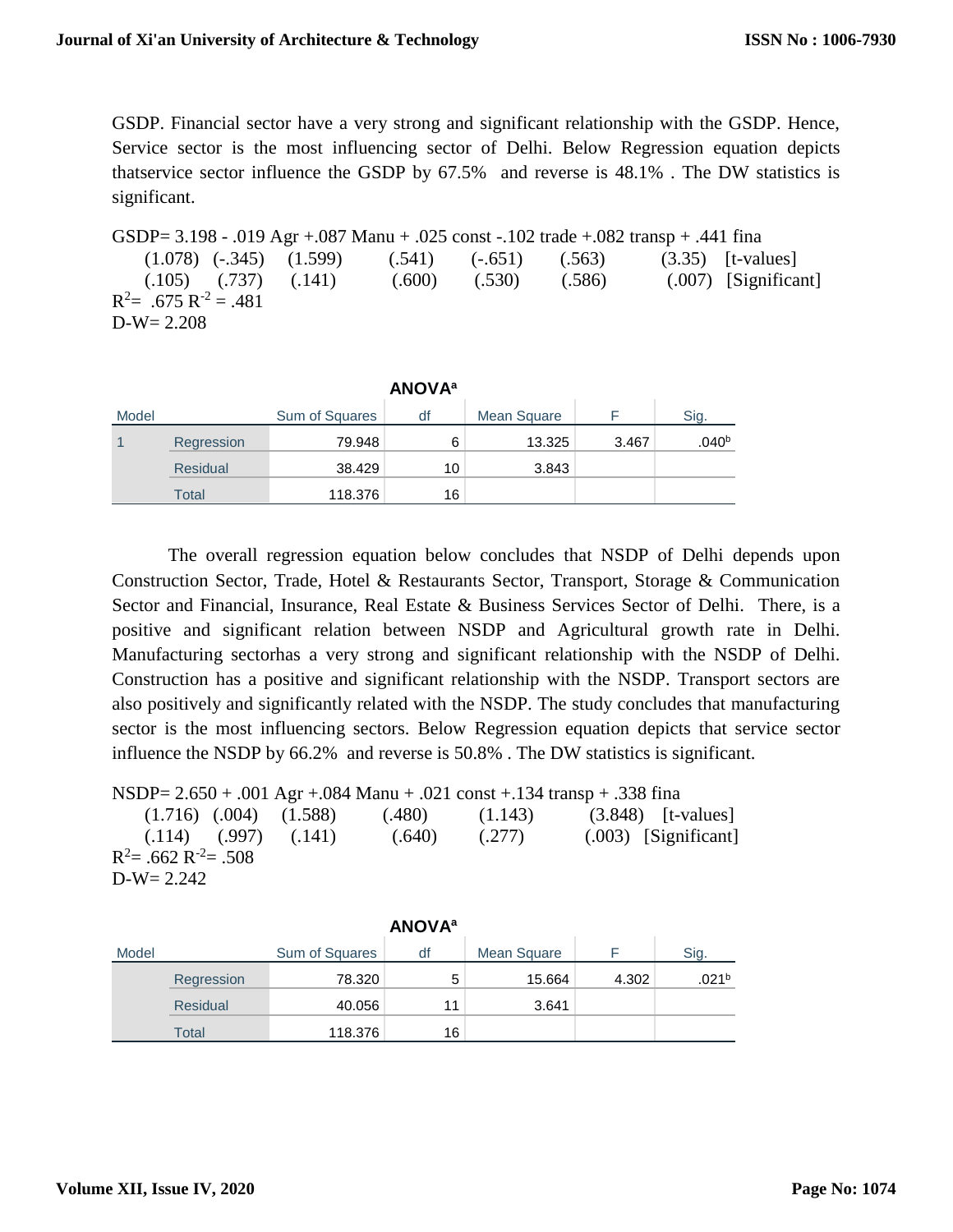### **Conclusion**

The above regression analysis is indicative of the fact that the growth of Delhi is very much influenced by trade, hotels, restaurants, transport, storage & communications, financial, insurance, real estate and business services. This sectoral shift is the result of the liberalization policy of the government. Besides, this because of the rapid urbanization process, increasing employment opportunities, rising standard of living of the people, busy life schedule have led to an increase in the demand for services in Delhi. It can be concluded that the growth of GSDP and NSDP can be increased by encouraging the primary and the secondary sectors as the tertiary sector is already booming. Therefore, in order to increase the sectoral income different variables affecting it, have to be provided for simultaneously to achieve higher growth rates. Such efforts are necessary that can go a long way in boosting up the growth of State Domestic Product.

## *References*

- Ansari, M.I. and Ojemakinde (2004), "Service Sector Growth and the Dynamics of Intersectoral Change in Georgia's Economy, An Econometric Study". Indian Development Review. Vol.2(2), pp 97-117.
- $\triangleright$  ArimaAwasthi (2014): "Growth and Structural Changes in the Economy of Uttar Pradesh, Since 1980-81" Shodhganga
- Babu, Suresh (2005): " Kerala's Growth Trajectory", Economic and Political Weekly, Vol XL (30), July 23-29, pp 3291-3292.
- Bagchi,A.et al.(2005), "Growth and Structural Change in the Economy of Gujarat :1970- 2000",Economic and Political Weekly,Vol.XL (28),pp 3039-3047
- Banga, Rashmi and Bishwanath ,Goldar (2004), "Contribution of Services to Output Growth and Productivity in Indian Manufacturing: Pre and Post Reforms", WorkingPaperNo. 139. ICRIER, New Delhi.www.icrier.org (Accessed: 5<sup>th</sup>) October,2014)
- ChandaRupa (2012), "Services Led Growth", in K.Basu and A. Maertens (eds), New Oxford Companion to Economics in India, OUP.
- $\triangleright$  Economic Survey of Delhi (Various Issues)
- Ehrlich, Everett M. (1996) : "Service Industries and Economic Performance", U.S. Department of Commerce, Economics and statistics, Administration Office of Policy Development.
- Francois, Joseph and Kenneth A. Reinert (1996): "The Role of Services in the Structure of Production and Trade: Stylized Facts from a Cross-country Analysis", Asia-Pacific Economic Review, Vol 2 (1) May, pp 1-9.